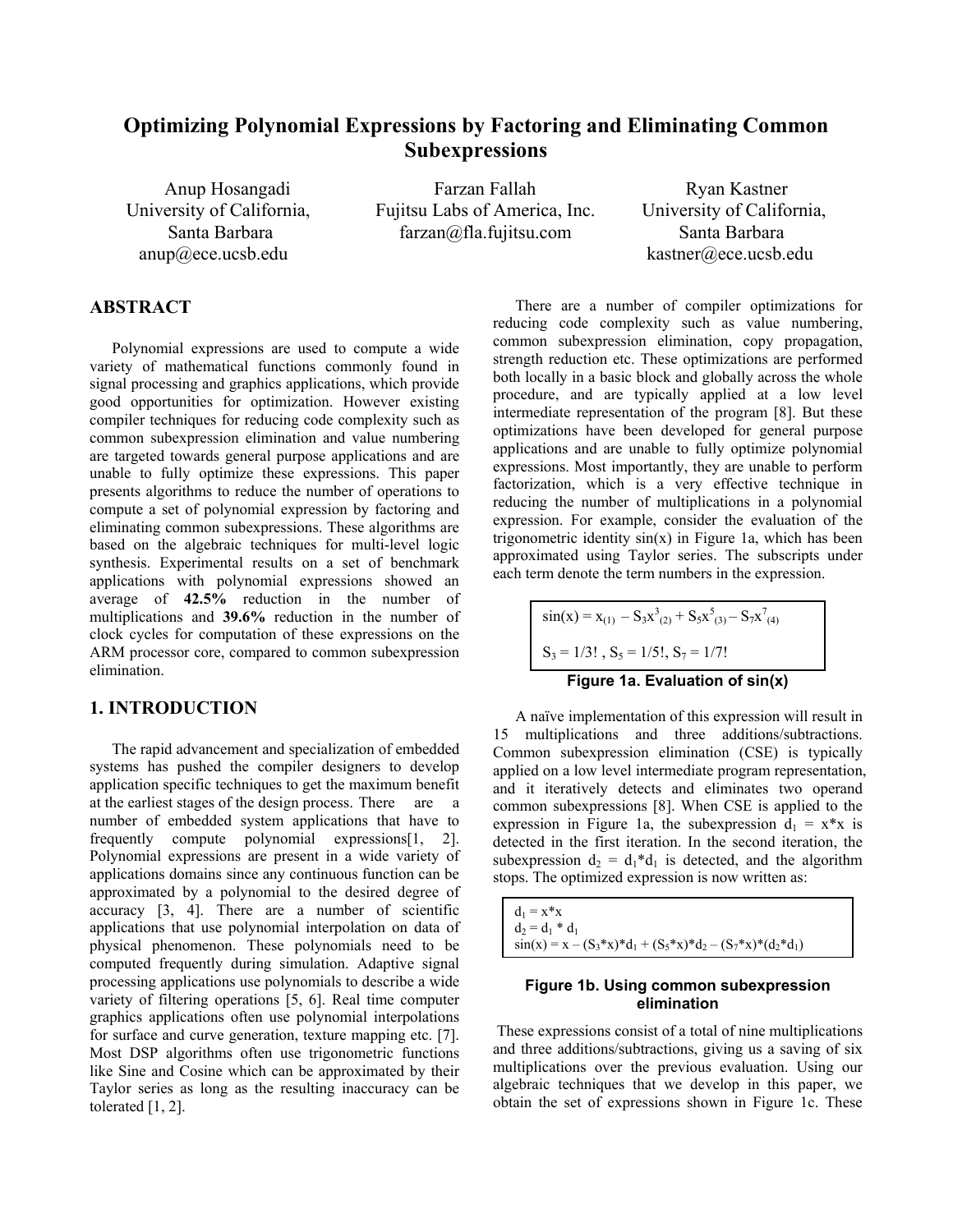expressions now consist of a total of five multiplications and three additions/subtractions. Therefore there is a saving of four multiplications compared to the previous technique and a saving of 10 multiplications compared to the original representation.

 It should be noted that this representation is similar to the hand optimized form of the Horner transform used to evaluate trigonometric functions in many libraries [9] including the GNU C library [10].

$$
d_4 = x^*x
$$
  
\n
$$
d_2 = S_5 - S_7^*d_4
$$
  
\n
$$
d_1 = d_2^*d_4 - S_3
$$
  
\n
$$
d_3 = d_1^*d_4 + 1
$$
  
\n
$$
sin(x) = x^*d_3
$$

**Figure 1c. Using algebraic techniques** 

 We were able to perform this optimization by factorizing the expression and finding common subexpressions. It is impossible to perform such optimizations using the conventional compiler techniques. We show that such optimizations can be done automatically for any set of arithmetic expressions using algebraic techniques.

 Decomposition and factoring are the major techniques in multi-level logic synthesis, and are used to reduce the number of literals in a set of Boolean expressions [11, 12]. In this paper, we show how the same concepts can be used to reduce the number of operations in a set of arithmetic expressions.

The main contributions of our paper are:

- Transformation of the set of arithmetic expressions that allow us to detect all possible common subexpressions and factors.
- Algorithms to find the best set of factors and common subexpressions to reduce number of operations.
- Experimental results on a set of benchmark applications where we show the superiority of our technique over CSE and Horner transform.

 The rest of the paper is organized as follows. Section 2 presents the transformation of polynomial expressions. Section 3 presents algorithms to optimize the transformed polynomials. We present some related work on arithmetic expressions in Section 4. Experimental results are presented in Section 5. We conclude and talk about future work in Section 6.

## **2. TRANSFORMATION OF POLYNOMIAL EXPRESSIONS**

The goal of this section is to introduce our matrix representation of arithmetic expressions and their transformations that allow us to perform our optimizations.

The transformation is achieved by finding a subset of all subexpressions and writing them in matrix form.

### **2.1 Representation of polynomial expressions**

Each polynomial expression is represented by an integer matrix where there is one row for each product term (cube), and one column for each variable/constant in the matrix. Each element  $(i,j)$  in the matrix is a non-negative integer that represents the exponent of the variable j in the product term i. There is an additional field in each row of the matrix for the sign  $(+/-)$  of the corresponding product term. For example, the expression for  $sin(x)$  is represented as shown in Figure 2.

| $\pm$ | X | $S_3$    | $S_5$          | $S_7$ |
|-------|---|----------|----------------|-------|
|       |   | $\theta$ | $\overline{0}$ | 0     |
|       |   |          | 0              | 0     |
|       | ς | 0        |                | 0     |
|       |   | Λ        |                |       |

**Figure 2. Matrix representation of polynomial expressions** 

### **2.2 Definitions**

 We use the following terminology to explain our technique. A **literal** is a variable or a constant (e.g. a, b, 2, 3.14…). A **cube** is a product of the variables each raised to a non-negative integer power. In addition, each cube has a positive or a negative sign associated with it. Examples of cubes are  $+3a^2b$ ,  $-2a^3b^2c$ . An **SOP** representation of a polynomial is the sum of the cubes  $(\pm 3a^2b + (-2a^3b^2c))$ + …). An SOP expression is said to be **cube-free** if there is no cube that divides all the cubes of the SOP expression. For a polynomial P and a cube c, the expression  $P/c$  is a **kernel** if it is cube-free. A kernel should have at least two terms (cubes). For example in the expression  $P = 3a^2b$  –  $2a^3b^2c$ , the expression  $P/(a^2b) = 3 - 2abc$  is a kernel. The cube that is used to obtain a kernel is called a **co-kernel**. In the above example the cube  $a^2b$  is a co-kernel. The literals, cubes, kernels and co-kernels are represented in matrix form in our technique.

#### **2.3 Generation of kernels and co-kernels**

The importance of kernels is illustrated by the following theorem [11].

**Theorem:** Two expressions f and g have a common multiple cube divisor if and only if there are two kernels  $K_f$ and  $K_g$  belonging to the set of kernels generated for f and g respectively having a multiple cube intersection.

Therefore by finding kernel intersections we can find all multiple term common subexpressions. The product of the kernel and its corresponding co-kernel gives back the original terms that the kernel covers. Therefore a kernel and its corresponding co-kernel provide a possible factorization opportunity. Since the set of kernels is much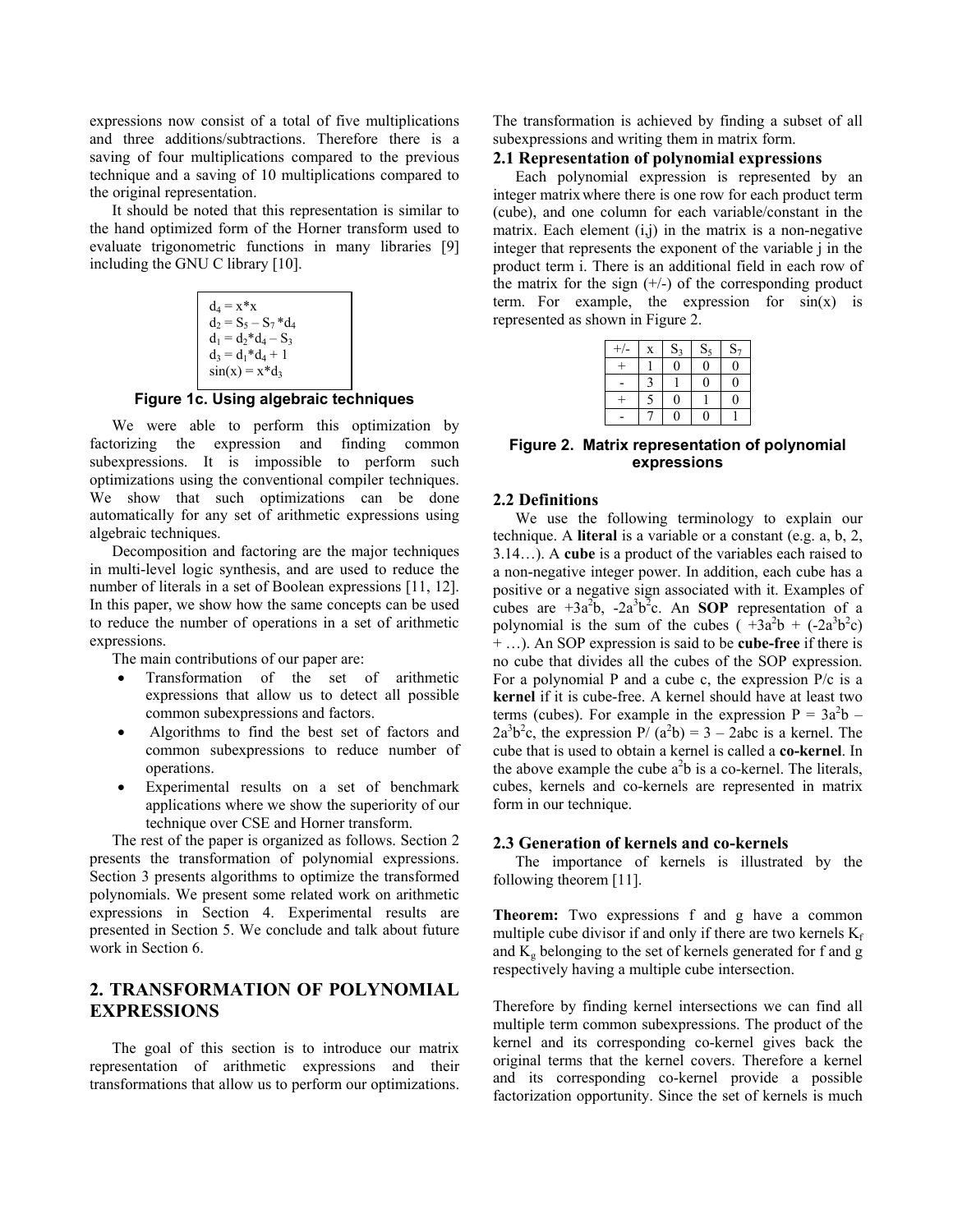smaller than the set of all divisors, finding intersections amongst kernels leads to an efficient algorithm.

The algorithm for extracting all kernels and co-kernels of a set of polynomial expressions is shown in Figure 3. This algorithm is analogous to kernel generation algorithms in [11], and has been generalized to handle polynomial expressions. The main difference is the way division is performed in our technique, where the values of the elements in the divisor are subtracted from the suitable set of rows in the dividend. Besides, several key steps in the algorithm have been modified to handle polynomial expressions of any order.

The recursive algorithm **Kernels** is called for each expression with the literal index 0 and the cube d which is the co-kernel extracted up to this point, initialized to φ. The recursive nature of the algorithm extracts kernels and co-kernels within the kernel extracted and returns when there are no kernels present.

The algorithm **Divide** is used to divide an SOP expression by a cube d. It first collects those rows that contain cube d. (those rows R such that all elements R[i]  $\geq d[i]$ ). The cube d is then subtracted from these rows and these rows form the quotient.

The biggest cube dividing all the cubes of an SOP expression is the cube C with the greatest literal count (literal count of C is  $\sum C[i]$ ) that is contained in each cube i

of the expression.

The algorithm **Merge** is used to find the product of the cubes d, C and  $L_i$  and is done by adding up the corresponding elements of the cubes.

In addition to the kernels generated from the recursive algorithm, the original expression is also added as a kernel with co-kernel '1'. Passing the index i to the Kernels algorithm, checking for  $L_k \notin C$  and iterating from literal index i to |L| (total number of literals) in the for loop are used to prevent the same kernels from being generated again.

As an example, consider the expression  $F = sin(x)$  in Figure 1a. The literal set is  ${L} = {x, S_3, S_5, S_7}$ . Dividing first by x gives  $F_t = (1 - S_3x^2 + S_5x^4 - S_7x^6)$ . There is no cube that divides it completely, so we record the first kernel  $F_1 = F_t$  with co-kernel x. In the next call to Kernels algorithm dividing F by x gives  $F_t = -S_3x + S_5x^3 - S_7x^5$ .

The biggest cube dividing this completely is  $C = x$ . Dividing  $F_t$  by C gives our next kernel  $F_1 = (-S_3 + S_5x^2 S_7x^4$ ) and the co-kernel is  $x^*x^*x = x^3$ .

In the next iteration we obtain the kernel  $S_5 - S_7x^2$  with cokernel  $x^5$ . Finally we also record the original expression for sin(x) with co-kernel '1'. The set of all co-kernels and kernels generated are

$$
\begin{array}{l}[x](1-\bar{S}_3x^2+S_5x^4-S_7x^6); & [x^3](-S_3+S_5x^2-S_7x^4);\\ [x^5](S_5-S_7x^2); & [1](x-S_3x^3+S_5x^5-S_7x^7); \end{array}
$$

*FindKernels({Pi},{Li}) {Pi } = Set of polynomial expressions;*   ${L_i} = Set of Literals;$  $\{D_i\}$  = Set of Kernels and Co-Kernels =  $\phi$ ;  $∀$  *Expressions P<sub>i</sub> in {P<sub>i</sub>} {D<sub>i</sub>}* = *{D<sub>i</sub>}* ∪ *{Kernels*(0, *P<sub>i</sub>*,  $\phi$ )} ∪ *{P<sub>i</sub>*, *1}; return {Di}; } Kernels(i,P,d) i = Literal Number ; P =expression in SOP;*   $d = Cube;$  $D = Set of Divisors = \phi$ ; *for*( $j = i$ ;  $j < |L|$ ;  $j++)$  *{ If( Lj appears in more than 1 row) {*   $F_t = \textbf{Divide}(P, L_i);$  $C = \text{Largest Cube dividing each cube of } F_t$ ; *if*(  $(L_k \notin C)$  ∀  $(k < j)$  )  *{*   $F_i = \text{Divide}(F_i, C)$ ; // kernel  $D_l = \text{Merge}(d, C, L_i);$ // co-kernel  $D = D \cup D_l \cup F_l;$  $D = D \cup$ *Kernels* $(j, F_1, D_1)$ ;  *} } } return D; Divide(P,d)* 

*{* 

*{* 

*}* 

```
{ 
   P = Expression; d = cube;
    Q = set of rows of P that contain cube d; 
    ∀Rows R<sub>i</sub> of Q
 { 
          ∀ Columns j in the Row Ri 
        R_i[j] = R_i[j] - d[j];
     } 
     return Q; 
 } 
Merge(C_1, C_2, C_3){ 
   C_1, C_2, C_3 = \text{cubes};
    Cube M; 
   for(i = 0; i < Number of literals; i++)
     M[i] = C_1[i] + C_2[i] + C_3[i]; return M; 
}
```
 **Figure 3. Algorithms for kernel and co-kernel extraction**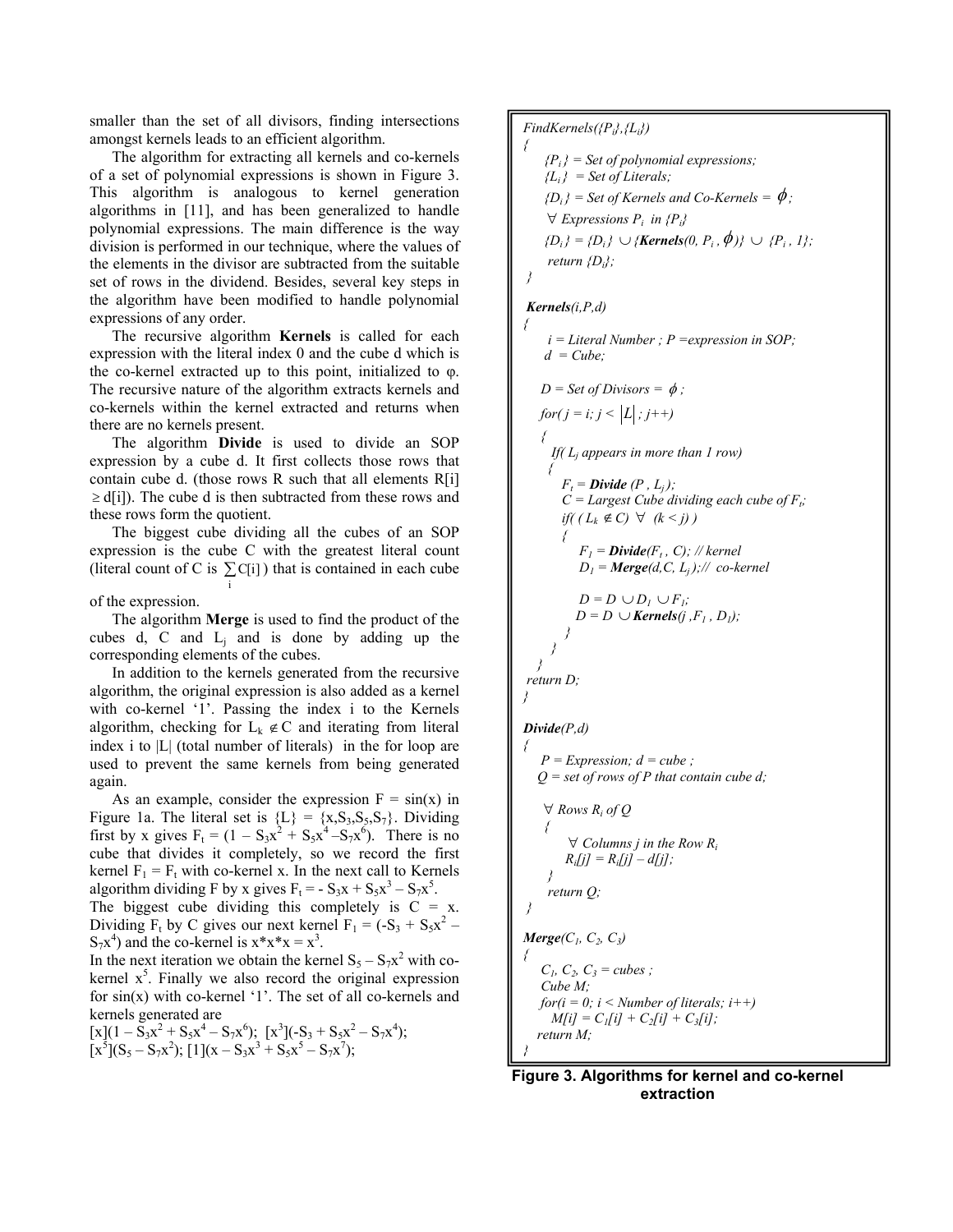#### **2.4 Constructing Kernel Cube Matrix (KCM)**

 All kernel intersections and multiple term factors can be identified by arranging the kernels and co-kernels in a matrix form. There is a row in the matrix for each kernel (co-kernel) generated, and a column for each distinct cube of a kernel generated. The KCM for our  $sin(x)$  expression is shown in Figure 5a. The kernel corresponding to the original expression (with co-kernel '1') is not shown for ease of presentation. An element (i,j) of the KCM is '1', if the product of the co-kernel in row i and the kernel-cube in column j gives a product term in the original set of expressions. The number in parenthesis in each element represents the term number that it represents. A **rectangle** is a set of rows and set of columns of the KCM such that all the elements are '1'. The **value** of a rectangle is the number of operations saved by selecting the common subexpression or factor corresponding to that rectangle. Selecting the optimal set of common subexpressions and factors is equivalent to finding a maximum valued covering of the KCM, and is analogous to the minimum weighted rectangular covering problem described in [13], which is NP-hard. We use a greedy iterative algorithm described in Section 3.1 where we pick the best prime rectangle in each iteration. A **prime rectangle** is a rectangle that is not covered by any other rectangle, and thus has more value that any rectangle it covers.

 Given a rectangle with the following parameters, we can calculate its value:

 $R =$  number of rows ;  $C =$  number of columns  $M(R<sub>i</sub>)$  = number of multiplications in row (co-kernel) i.  $M(C_i)$  = number of multiplications in column (kernelcube i).

 Each element (i,j) in the rectangle represents a product term equal to the product of co-kernel i and kernel-cube j, which has a total number of  $M(R_i) + M(C_i) + 1$ multiplications. The total number of multiplications represented by the whole rectangle is equal to  $R^* \sum M(C_i) + C^* \sum M(R_i) + R^*C$  $\sum_{i}^{*} M(C_i) + C^* \sum_{i}^{} M(R_i) + R^* C$  . Each row in the

rectangle has  $C - 1$  additions for a total of  $R^*(C-1)$ additions.

By selecting the rectangle, we extract a common factor with  $\sum M(C_i)$  multiplications and C -1 additions. This *C*

common factor is multiplied by each row which leads to a further  $\sum M(R_i) + R$  multiplications.

*R*

г

Therefore the value of a rectangle, which represents the savings in the number of operators by selecting the rectangle can be written as

Value<sub>1</sub> = {
$$
(C-1)
$$
\*(R+ $\sum_{R}$ M(R<sub>i</sub>))+(R-1)\*( $\sum_{C}$ M(C<sub>i</sub>)}  
+ (R-1)\*(C-1) (I)

### **2.5 Constructing Cube Literal Incidence Matrix (CIM)**

The KCM allows the detection of multiple cube common subexpressions and factors. All possible cube intersections can be identified by arranging the cubes in a matrix where there is a row for each cube and a column for each literal in the set of expressions. The CIM for our  $sin(x)$ expression is shown in Figure 2.

 Each cube intersection appears in the CIM as a rectangle. A **rectangle** in the CIM is a set of rows and columns such that all the elements are non-zero. The value of a rectangle is the number of multiplications saved by selecting the single term common subexpression corresponding to that rectangle. The best set of common cube intersections is obtained by a maximum valued covering of the CIM. We use a greedy iterative algorithm described in Section 3.2, where we select the best prime rectangle in each iteration. The common cube C corresponding to the prime rectangle is obtained by finding the minimum value in each column of the rectangle.

The value of a rectangle with R rows can be calculated as follows:

Let  $\Sigma$ C[i] be the sum of the integer powers in the extracted cube C. This cube saves  $\Sigma$ C[i] – 1 multiplications in each row of the rectangle. The cube itself needs  $\sum C[i]$  – 1 multiplications to compute. Therefore the value of the rectangle is given by the equation:

Value<sub>2</sub> = (R - 1)\*(
$$
\sum C[i] - 1
$$
) (II)

### **3. ALGORITHMS FOR OPTIMIZATION**

In this section we present two algorithms that detect kernel and cube intersections. We first extract kernel intersections and eliminate all multiple term common subexpressions and factors. We then extract cube intersections from the modified set of expressions and eliminate all single cube common subexpressions.

#### **3.1 Extracting kernel intersections**

 The algorithm for finding kernel intersections is shown in figure 4, and is analogous to the **Distill** procedure [11] in logic synthesis. It is a greedy iterative algorithm in which the best prime rectangle is extracted in each iteration. In the outer loop, kernels and co-kernels are extracted for the set of expressions  ${P_i}$  and the KCM is formed from that. The outer loop exits if there is no favorable rectangle in the KCM. Each iteration in the inner loop selects the most valuable rectangle if present, based on our value function in Equation I. This rectangle is added to the set of expressions and a new literal is introduced to represent this new rectangle. The kernel cube matrix is then updated by removing those 1's in the matrix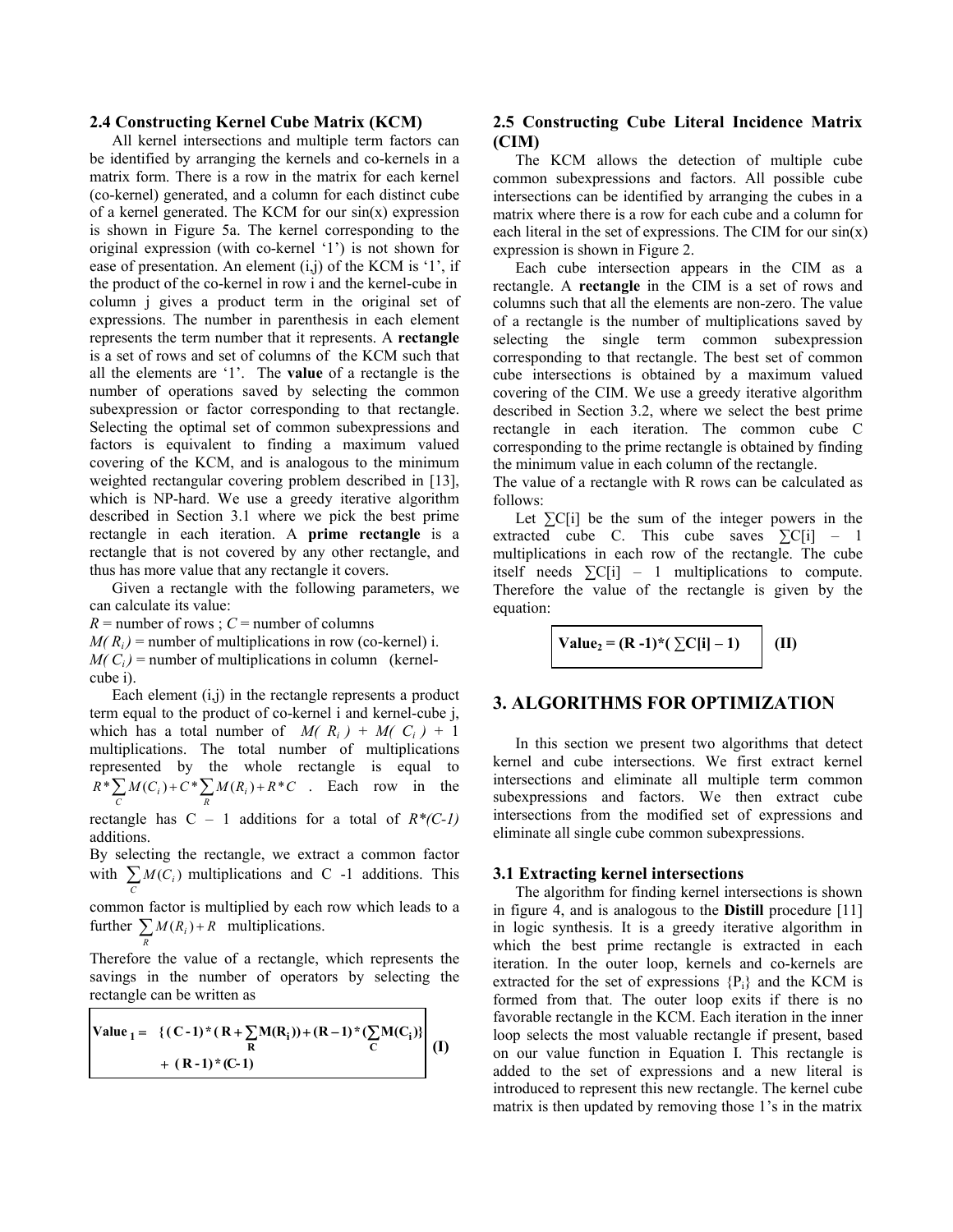that correspond to the terms covered by the selected rectangle.



#### **Figure 4. Algorithm for finding kernel intersections**

For example, in the KCM for our  $sin(x)$  example shown in Figure 5a, consider the rectangle corresponding to the row  $\{2\}$  and columns  $\{5, 6, 7\}$ . This is a prime rectangle having  $R = 1$  row and  $C = 3$  columns, total number of multiplications in the rows  $\sum M(R_i) = 2$  and total number *R* of multiplications in the columns  $\sum M(C_i)$  $\sum_{i} M(C_i) = 6$ . Using our value function in Equation (I), the total number of operations (here multiplications) saved is 6.

|   |                        | ٦ĸ. | ພງ∡⊾ | 77  | ٦О., |    |  |
|---|------------------------|-----|------|-----|------|----|--|
|   | <b>XF</b><br>$\Lambda$ | ı   | د ا  | (4) |      |    |  |
| ∼ | $\Lambda$              |     |      |     | (2   | 14 |  |
|   | л                      |     |      |     |      |    |  |

**Figure 5a. Kernel cube matrix (1st iteration)**

 This is the most valuable rectangle, and is selected. Since this rectangle covers the terms 2, 3 and 4, the elements in the matrix corresponding to these terms are deleted. No more favorable rectangles are extracted in this KCM, and now we have two expressions, after rewriting the original expression for  $sin(x)$ .

$$
sin(x) = x_{(1)} + (x^3d_1)_{(2)}
$$
  
d<sub>1</sub> = (-S<sub>3</sub>)<sub>(3)</sub> + (S<sub>5</sub>x<sup>2</sup>)<sub>(4)</sub> - (S<sub>7</sub>x<sup>4</sup>

$$
d_1 = (-S_3)_{(3)} + (S_5x^2)_{(4)} - (S_7x^4)_{(5)}
$$

Extracting kernels and co-kernels as before, we have the following KCM

|  |  |     | $-S_7x$ |
|--|--|-----|---------|
|  |  | (2) |         |
|  |  |     |         |

**Figure 5b. Kernel Cube matrix (2nd iteration)**

Again the original expressions for  $sin(x)$  and  $d_1$  are not included in the matrix to simplify representation.

 From this matrix we can extract 2 favorable rectangles corresponding to  $d_2 = (S_5 - S_7x^2)$  and  $d_3 = (1 + x^2d_1)$ . No more rectangles are extracted in the subsequent iterations and the set of expressions can now be written as shown in Figure 5c.

> $sin(x) = (xd_3)_{(1)}$  $d_3 = (1)_{(2)} + (x^2 d_1)_{(3)}$  $d_2 = (S_5)_{(4)} - (x^2S_7)_{(5)}$  $d_1 = (x^2 d_2)_{(6)} - (S_3)_{(7)}$

**Figure 5c. Expressions after kernel extraction** 

## **3.2 Extracting Cube Intersections**

The procedure for finding cube intersections is used to find single term common subexpressions and is performed after finding kernel intersections. The algorithm for finding cube intersections is analogous to the **Condense** algorithm [11] in logic synthesis, and is shown in Figure 6. In each iteration of the inner loop, the best prime rectangle is extracted using the value function in Equation (II). The cube intersection corresponding to this rectangle is extracted from the minimum value in each column of the rectangle. After each iteration of the inner loop, the CIM is updated by subtracting the extracted cube from all rows in the CIM in which it is contained (**Collapse** procedure).

| <b>FindCubeIntersections</b> ( $\{P_i\}$ , $\{L_i\}$ ) |
|--------------------------------------------------------|
| while(1)                                               |
|                                                        |
| $M = Cube\ Literature$ Literal incidence Matrix        |
| $\{V\}$ = Set of new variables = $\varphi$ ;           |
| $\{C\}$ = Set of new cube intersections = $\varphi$ ;  |
| if(no favorable rectangle present) return;             |
| while(Favorable rectangles exist)                      |
| ł<br>Find $B = Best Prime Rectangle;$                  |
| $\{C\} = \{C\}$ $\cup$ Cube corresponding to B;        |
| $\{V\} = \{V\} \cup New \, Literal;$                   |
| Collapse(M, B);                                        |
|                                                        |
| $M = M \cup \{C\};$<br>$\{L_i\} = \{L_i\} \cup \{V\};$ |
| ł                                                      |
|                                                        |
| Collapse(M, B)                                         |
|                                                        |
| $\forall$ rows i of M that contain cube B              |
| $\forall$ columns j of B                               |
| $M[i][j] = M[i][j] - B[j];$                            |
|                                                        |

 **Figure 6. The algorithm for finding Cube intersections**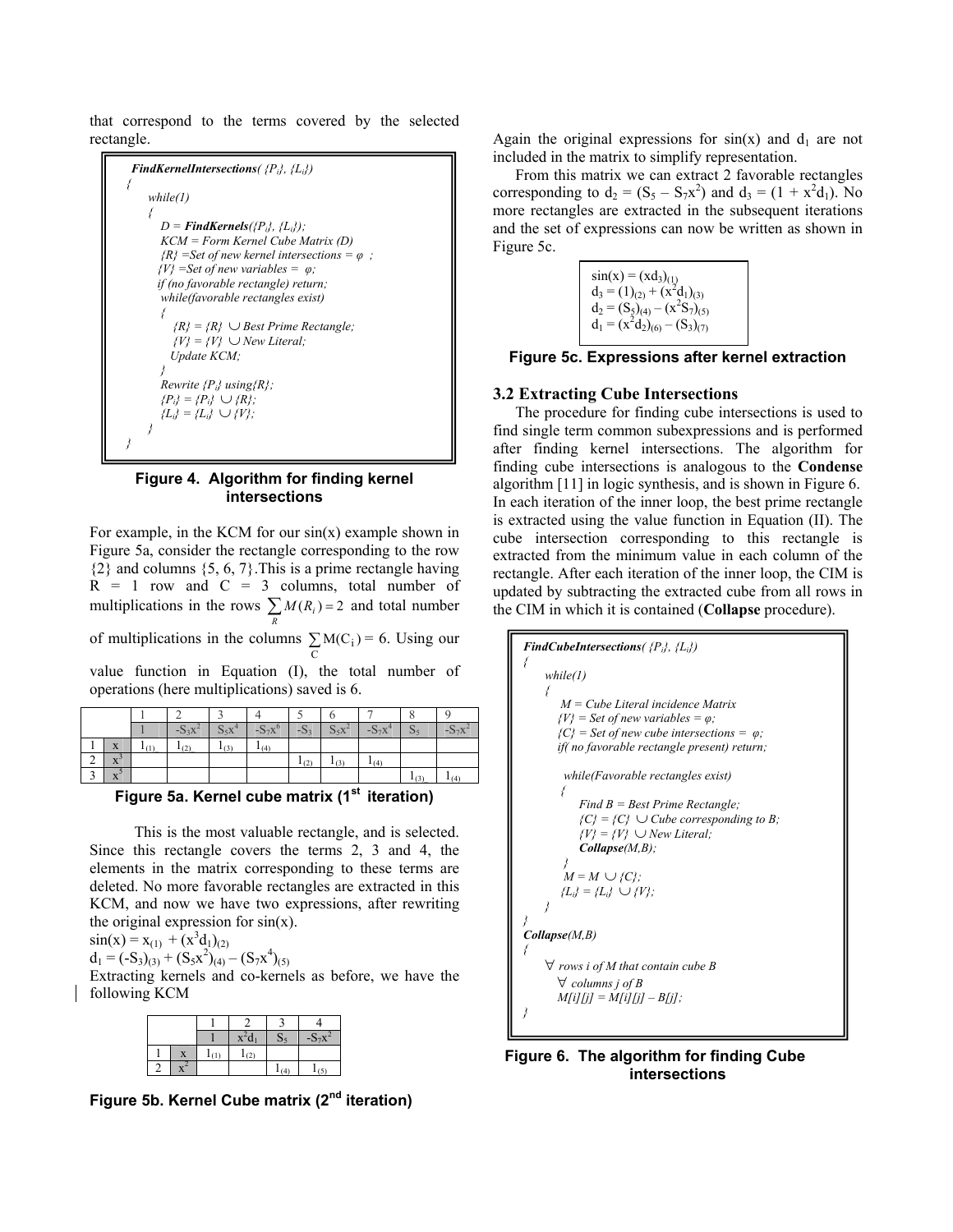As an example, consider the CIM in Figure 7 for the set of expressions in Figure 5c. The prime rectangle consisting of the rows  $\{3,5,6\}$  and the column  $\{1\}$  is extracted, which corresponds to the common subexpression  $C = x^2$ . Using Equation (II), we can see that this rectangle saves two multiplications. This is the most favorable rectangle and is chosen. No more cube intersections are detected in the subsequent iterations.

| Term | $+/-$ |   |   |                |                  |    | o |
|------|-------|---|---|----------------|------------------|----|---|
|      |       | X |   | a <sub>2</sub> | $\mathfrak{a}_3$ | D3 |   |
|      |       |   |   | 0              |                  | U  |   |
|      |       | 0 | 0 | 0              |                  |    |   |
|      |       | 2 |   | 0              |                  |    |   |
|      |       |   |   |                |                  |    |   |
|      |       | 2 |   |                |                  |    |   |
|      |       | ↑ |   |                |                  |    |   |

**Figure 7. Cube literal incidence matrix example** 

A literal  $d_4 = x^2$  is added to the expressions which can now be written as in Figure 1c.

## **4 RELATEDWORK**

Common subexpression elimination (CSE) and value numbering are the conventional techniques for redundancy elimination in general purpose programs. Both techniques are applied on a low level intermediate program representation [8], where each expression contains a maximum of two operands. The amount of improvement depends on this intermediate representation which in turn depends upon the original expressions. For example if there are two expressions  $F_1 = a * b * b$  and  $F_2 = c * b * b$ , then the common subexpression b\*b will be detected only if the expressions are parenthesized as  $F_1 = a^*(b^*b)$  and  $F_2 =$  $c^*(b^*b)$ . Another drawback of these methods is that they are unable to perform factorization of polynomial expressions, which is an effective technique to reduce the number of multiplications in an expression. These techniques are sufficient for general purpose programs but are unable to fully optimize applications with polynomial expressions. Unfortunately there has not been enough work done to optimize these expressions.

 Code generation for simple arithmetic expressions by efficient use of common subexpression elimination and register allocation has been well studied [14, 15]. In [16] a technique for factorizing arithmetic expressions was proposed. But this technique can factor at a time, expressions consisting of either only multiplications or additions, and hence cannot do the same optimizations as our technique.

Horner form is the default way of evaluating trigonometric functions in many libraries. A Horner form equation turns a polynomial expression into a nested set of multiplies and adds, perfect for machine evaluation using multiply-add instructions.

A polynomial in a variable x

 $p(x) = a_0x^n + a_1x^{n-1} + \dots + a_{n-1}x + a_n$  is evaluated as  $p(x) = (...(a_0x + a_1)x + a_2)x + ... a_{n-1}x + a_n$ 

But this method optimizes only one expression at a time and does not look for common subexpressions among a set of polynomial expressions. Besides it does not give good results for multivariate polynomials.

 There has been some work on optimizing single variable polynomial expressions by exploiting the common integer powers of the variable [17] by viewing the integer powers as bit patterns. But this technique suffers from two major disadvantages. It can optimize only univariate polynomials and is unable to perform factorization of polynomial expressions.

Symbolic algebra has been shown to be a good technique for manipulating polynomials and it has been shown to have applications in both high level synthesis [1] and low power embedded software optimization [2]. Symbolic algebra techniques can extract non-trivial factors like  $a^2 - b^2 = (a+b)(a-b)$  which our algebraic methods cannot. This is because our technique depends upon repeated occurrence of the same set of literals in multiple cubes to enable the extraction of common factors. But a major drawback of the symbolic algebra method is that its results depend heavily on a set of library expressions. In the above example, it will be able to factorize the expression to  $(a+b)(a-b)$  only if it has a library expression (a+b) or (a-b). It should be noted that this is different from having an adder in the library. In comparison, our technique does not depend on any library expressions. Besides, symbolic algebra techniques are good at optimizing only one polynomial expression at a time. But our technique can optimize any number of polynomial expressions together. Also our technique should be much faster than the exhaustive search on all library elements performed by their methods. Both [1] and [2] do not report the CPU run times of their algorithm.

## **5. EXPERIMENTAL RESULTS**

 The goal of our experiments was to investigate the usefulness of our technique in reducing the number of arithmetic operations in real life applications having a number of polynomial expressions. We found polynomial expressions to be prevalent in multimedia and signal processing applications [18, 19]and computer graphics applications [7]. In the examples 1 to 6, the polynomials were obtained from the basic blocks of the functions shown in the table. The application source code [18, 19] was compiled to Machine SUIF [20] intermediate representation from which we obtained the basic blocks. Our algorithm extracted arithmetic subgraphs from these basic blocks and optimized them using our techniques described in sections 2 and 3. To get bigger basic blocks and to optimize multiple polynomials we unrolled the loops in these examples. These functions consisted of a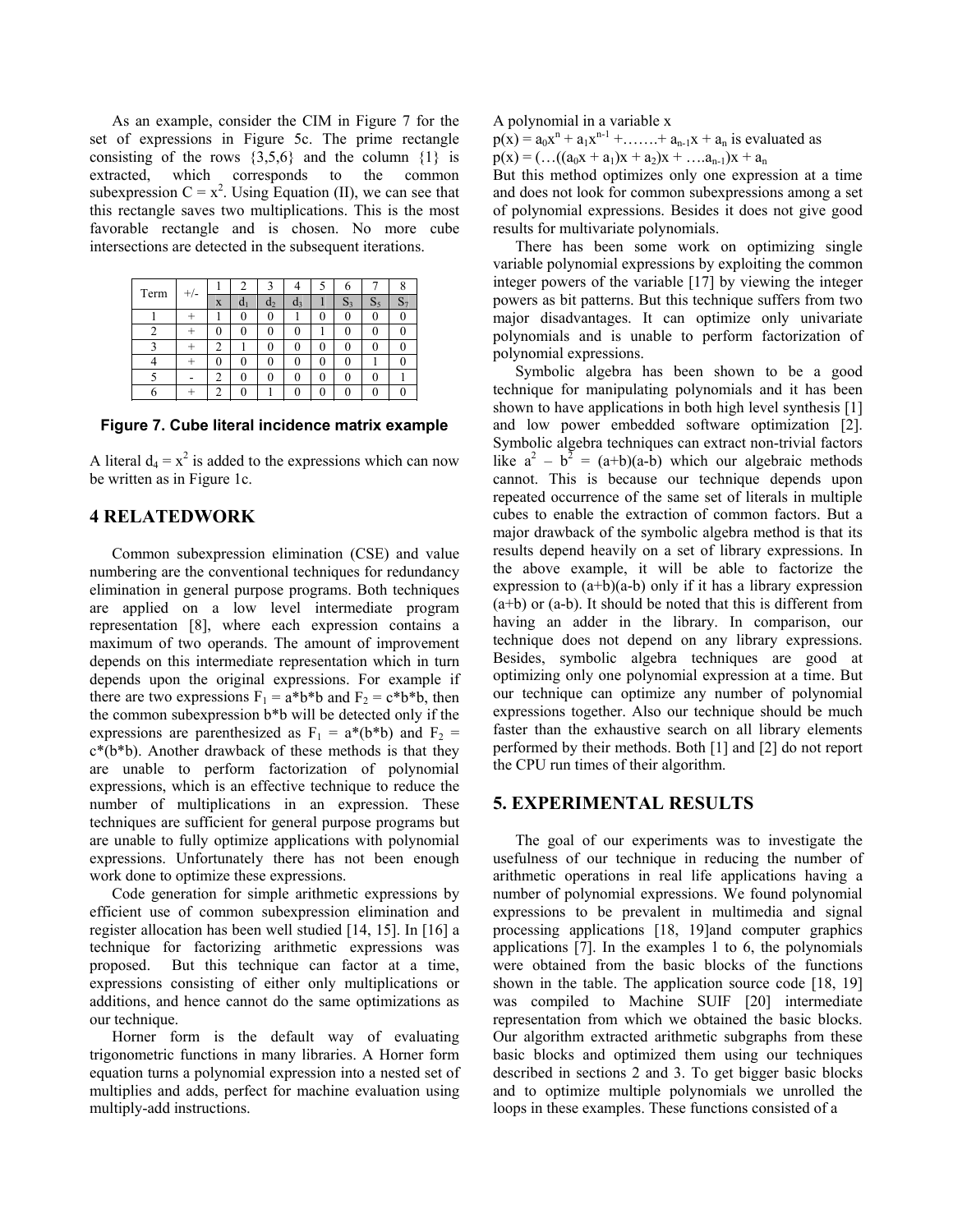|                |                          |                    | Unoptimized |     | <b>Using</b><br>CSE |      | <b>Using</b><br>Horner |      | <b>Using our</b><br>Algebraic<br>Technique |      | Improvement<br>over |                                            |          |                                          |
|----------------|--------------------------|--------------------|-------------|-----|---------------------|------|------------------------|------|--------------------------------------------|------|---------------------|--------------------------------------------|----------|------------------------------------------|
|                |                          | <b>Function</b>    |             |     |                     |      |                        |      |                                            |      |                     | CSE                                        | Horner   |                                          |
|                | Application              |                    | A           | M   | $\mathbf{A}$        | M    | $\mathbf{A}$           | M    | $\mathbf{A}$                               | M    | M<br>(%)            | <b>Clock</b><br>cyles<br>on ARM7<br>$(\%)$ | M<br>(%) | <b>Clock</b><br>cycles<br>on ARM7<br>(%) |
| 1              | MP3<br>decoder           | hwin_init          | 80          | 260 | 72                  | 162  | 80                     | 110  | 64                                         | 86   | 46.9                | 44.0                                       | 21.8     | 21.6                                     |
| $\overline{c}$ | MP3<br>decoder           | imdct              | 63          | 189 | 63                  | 108  | 63                     | 90   | 63                                         | 54   | 50.0                | 44.7                                       | 40.0     | 35.1                                     |
| 3              | Mesa                     | gl rotation        | 10          | 92  | 10                  | 34   | 10                     | 37   | 10                                         | 15   | 55.9                | 52.8                                       | 59.5     | 56.4                                     |
| $\overline{4}$ | Adaptive<br>filter       | lms                | 35          | 130 | 35                  | 85   | 35                     | 55   | 35                                         | 40   | 52.9                | 48.9                                       | 27.3     | 24.2                                     |
| 5              | Gaussian<br>noise filter | <b>FIR</b>         | 36          | 224 | 36                  | 143  | 36                     | 89   | 36                                         | 63   | 55.9                | 53.3                                       | 29.2     | 27.0                                     |
| 6              | Fast<br>convolution      | <b>FFT</b>         | 45          | 194 | 45                  | 112  | 45                     | 83   | 45                                         | 56   | 50.0                | 46.3                                       | 32.5     | 29.3                                     |
| 7              | Graphics                 | quartic-<br>spline | 4           | 23  | $\overline{4}$      | 17   | 4                      | 20   | $\overline{4}$                             | 14   | 17.6                | 16.8                                       | 30.0     | 28.8                                     |
| 8              | Graphics                 | quintic-<br>spline | 5           | 34  | 5                   | 22   | 5                      | 23   | 5                                          | 16   | 27.3                | 26.1                                       | 30.4     | 29.2                                     |
| 9              | Graphics                 | chebyshev          | 8           | 32  | 8                   | 18   | 8                      | 18   | 8                                          | 11   | 38.9                | 35.7                                       | 38.9     | 35.7                                     |
| 10             | Graphics                 | cosine-<br>wavelet | 17          | 43  | 17                  | 24   | 17                     | 19   | 15                                         | 17   | 29.2                | 27.0                                       | 10.5     | 10.7                                     |
|                | Average                  |                    | 30.3        | 122 | 29.5                | 72.5 | 30.3                   | 54.4 | 28.5                                       | 37.2 | 42.5%               | 39.6%                                      | 32%      | 29.8%                                    |

**Table 1. Experimental results (comparing number of additions (A) and multiplications (M) using different methods)** 

number of trigonometric functions like Sine and Cosine which were approximated by their Taylor series expansions. The polynomials in examples 7 to 10 are polynomial models used for multivariate polynomial interpolation schemes in computer graphics [7]. The average run time for our algorithms was 0.45s.

 We compared our technique with both Common subexpression elimination (CSE) and the Horner transformation. Local CSE [8] was applied to the basic blocks of the functions in the examples 1 to 6. For examples 7 to 10, we applied local CSE on an intermediate program representation of the polynomial expressions. Since the results of CSE depend upon the way the expressions are written, we parenthesized these expressions to enable CSE to detect the maximum number of common subexpressions. The Horner forms of the polynomials were obtained from calls to Maple [21]. In Table 1, we compare the number of additions (A) and multiplications (M) obtained from our technique with those obtained from CSE and Horner. We obtained an average savings of 42.5 % in the number of multiplications over CSE and 32% savings over Horner. The average improvement in the number of additions was only 2.3% over CSE and 3.2% over Horner. This was because most of the improvement obtained from these examples was due to efficient factorization of the polynomial expressions and from finding single term common subexpressions, which

only reduces the number of multiplications. We also estimated the savings in the number of clock cycles on the ARM7TDMI core [22] which is one of the industry's most popular 32-bit RISC microprocessor. It is a sequential processor with a three stage instruction pipeline. The ARM7TDMI features a multi-cycle 32x32 fixed-point multiplier that multiplies multiplicands in 8-bit stages, and has a worst case latency of five clock cycles. By weighing additions by one clock cycle and multiplications by five clock cycles, we observed an average 39.6% improvement in clock cycles compared to CSE and an average 29.8% savings in the number of clock cycles compared to Horner.

 In summary, our results show that for a given set of polynomial expressions, our technique gives the best results in terms of savings in the number of operations. These optimizations are impossible to obtain using the conventional compiler techniques.

### **6. CONCLUSIONS**

The key contribution of our work is the development of a new methodology that can factor and eliminate common subexpressions in a set of polynomial expressions of any order and containing any number of variables. These techniques have been adapted from the algebraic techniques that have been established for multi-level logic synthesis. Our technique is superior to the conventional